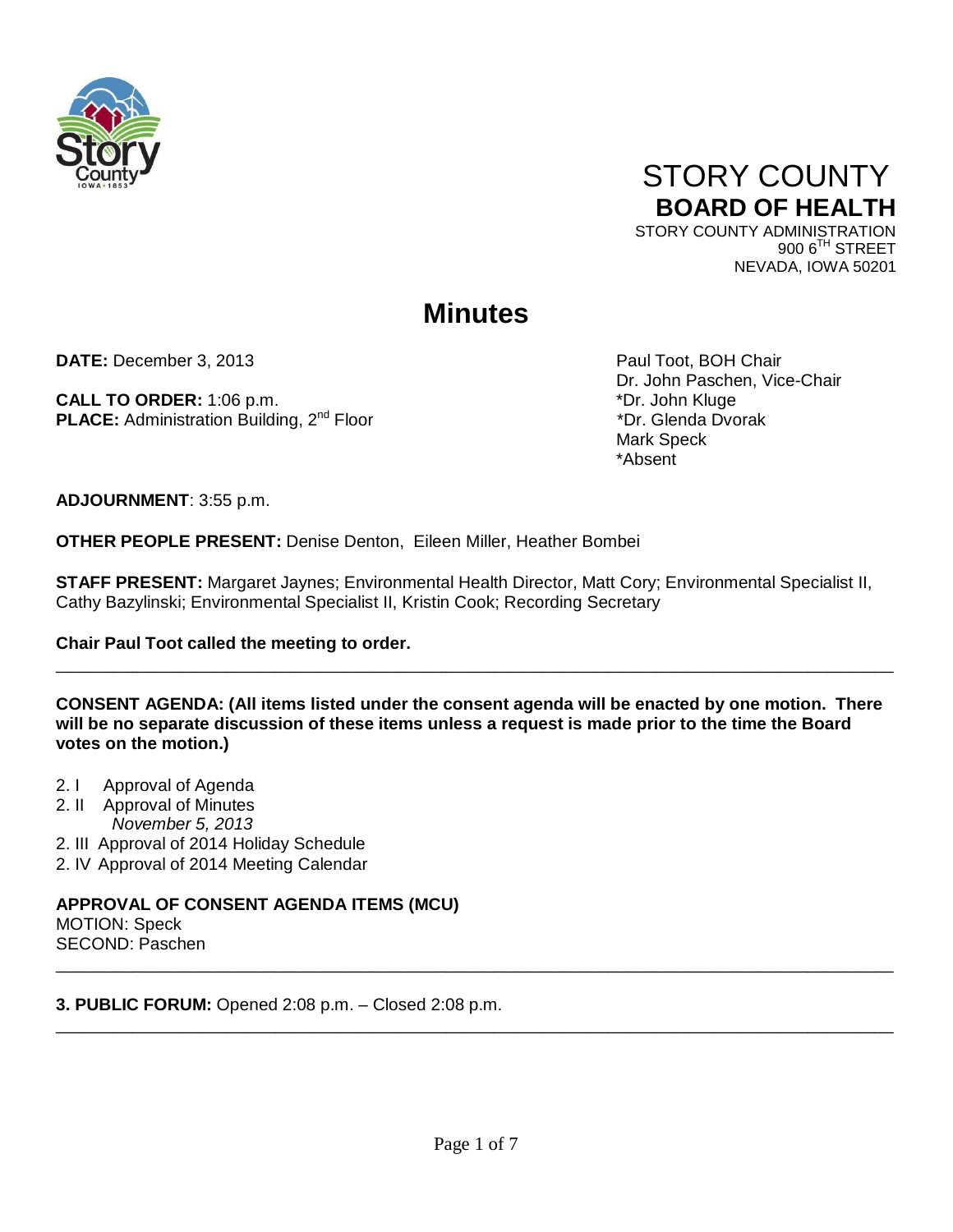



# **AGENCY AND DEPARTMENTAL REPORTS**

# **4. I HOMEWARD**

## **Eileen Mullan**

Ms. Mullan stated that there are influenza vaccines available. Ms. Mullan also stated that there is one TB case in Story County. Ms. Mullan provided Board members with a Lead Prevention handout.

Ms. Mullan stated that the Emergency Preparedness members are currently training volunteers for pod sites. Ms. Mullan also stated the more volunteers are needed.

Ms. Mullan gave an update of the Coalition stating that they are trying to attain more Iowa counties.

## **BOARD COMMENTS**

Dr. Paschen asked how many counties are required to be part of the Coalition. Ms. Mullan stated that there is not a mandatory membership amount, but also stated that the Coalition must try to get attain as many members as possible. Ms. Mullan also stated that more members would provide more revenue. Ms. Mullan mentioned that an additional four counties is the Coalition's goal.

Dr. Paschen asked for clarification regarding waivers for vaccinations. Ms. Mullan stated that the waivers are allowed for religious or medical reasons.

#### \_\_\_\_\_\_\_\_\_\_\_\_\_\_\_\_\_\_\_\_\_\_\_\_\_\_\_\_\_\_\_\_\_\_\_\_\_\_\_\_\_\_\_\_\_\_\_\_\_\_\_\_\_\_\_\_\_\_\_\_\_\_\_\_\_\_\_\_\_\_\_\_\_\_\_\_\_\_\_\_\_\_\_\_\_\_\_\_ **AGENCY AND DEPARTMENTAL REPORTS**

# **4. II ENVIRONMENTAL HEALTH**

#### **Margaret Jaynes**

Ms. Jaynes gave an overview of current permits and violations issued. Ms. Jaynes stated that both septic and well permits have increased over last year. Ms. Jaynes stated that grant monies would be offered for secondary source well rehabs.

Ms. Jaynes stated there are currently eight open lead cases (one with children residing, levels going down). Ms. Jaynes also stated that her certification for Elevated Blood Levels (EBL) inspector/risk assessor expires in February 2014. Homeward and EH will discuss funding for the lead program to determine if Ms. Jaynes should seek recertification.

Ms. Jaynes stated that staff had received hoarding complaints. Ms. Jaynes indicated that most hoarding complaints are not considered public health nuisances.

Ms. Jaynes stated that staff members had attending trainings/meetings that include:

- Dupont Citizens Advisory Committee
- County Safety
- OSHA Safety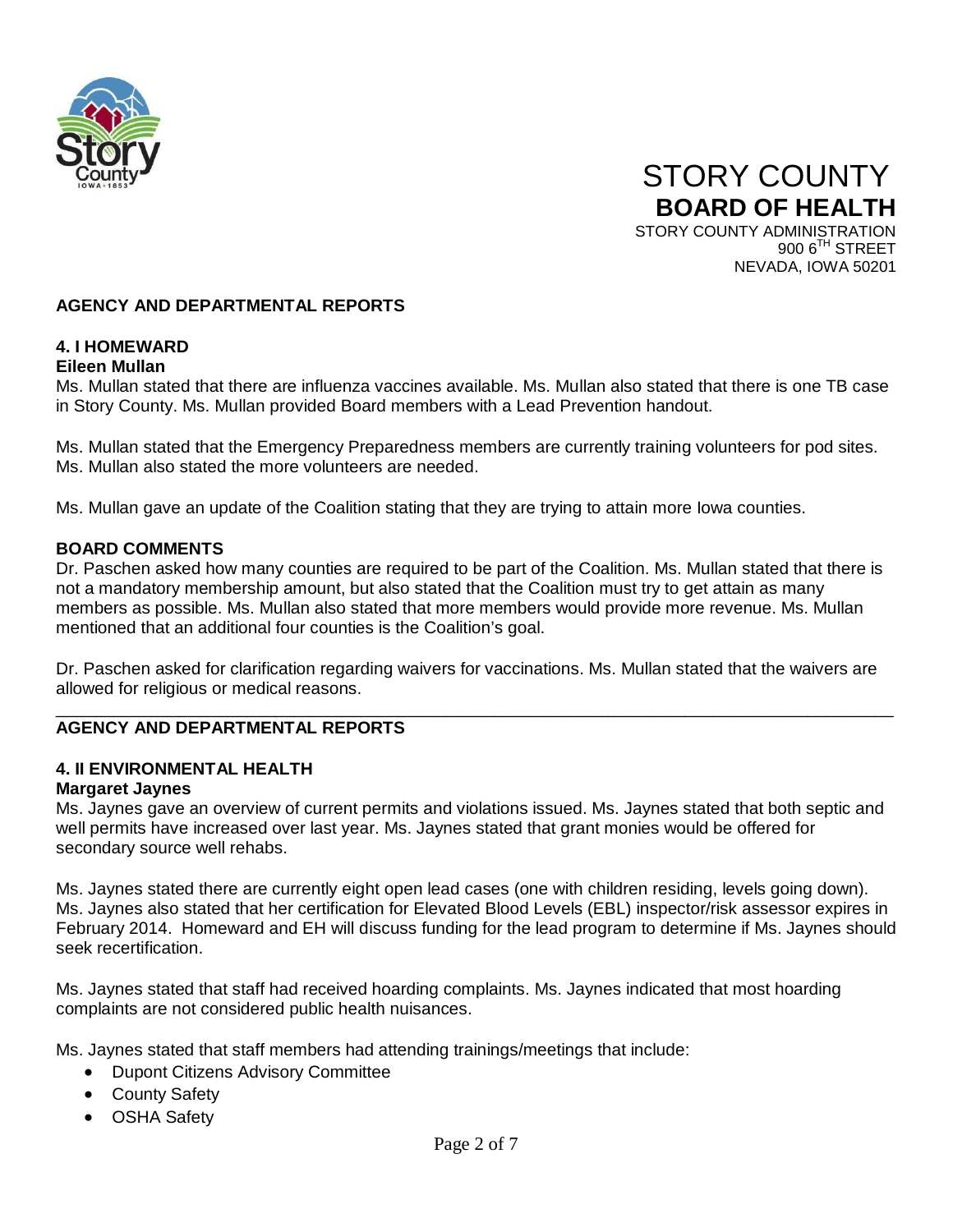



• Radon Training

Ms. Jaynes gave an overview of the Nevada and Ames fringe areas. Ms. Jaynes went on to explain the multitude of properties that may need to connect to City water once available. Ms. Jaynes indicated the areas where water and sewer lines are being implemented via site map. Ms. Jaynes stated that the City is not required to accept a property owners request to connect to City water and sewer.

Ms. Jaynes gave an overview of the Environmental Health Department's proposed zoning application review policy. Ms. Jaynes indicated that said policy would increase application review by an estimated 100 additional applications. Ms. Jaynes stated that Story County builders would welcome this type of verification and listed pros and cons.

Ms. Jaynes presented a proposal requiring septic site inspections to be conducted by a Certified Engineer or Soils Professional. Ms. Jaynes gave an overview regarding fees for such, pros, and cons. Ms. Jaynes provided an example of an Engineer Wastewater Soil Evaluation.

Ms. Jaynes requested direction from the Board regarding regulation changes:

- Zoning permit septic inspection requirement
- Site review required by engineer or soil professionals
- Publication of isolation and quarantine ordinance
- Would include a few miscellaneous items

# **BOARD COMMENTS**

Proposed regulation changes were discussed. Staff was directed to research the proposed '*Site review required by engineer or soil professionals'* and report at the February 2014 meeting. Staff was also directed to address the proposed '*Include isolation and quarantine ordinance'* at the February 2014 meeting as well.

\_\_\_\_\_\_\_\_\_\_\_\_\_\_\_\_\_\_\_\_\_\_\_\_\_\_\_\_\_\_\_\_\_\_\_\_\_\_\_\_\_\_\_\_\_\_\_\_\_\_\_\_\_\_\_\_\_\_\_\_\_\_\_\_\_\_\_\_\_\_\_\_\_\_\_\_\_\_\_\_\_\_\_\_\_\_\_\_

\_\_\_\_\_\_\_\_\_\_\_\_\_\_\_\_\_\_\_\_\_\_\_\_\_\_\_\_\_\_\_\_\_\_\_\_\_\_\_\_\_\_\_\_\_\_\_\_\_\_\_\_\_\_\_\_\_\_\_\_\_\_\_\_\_\_\_\_\_\_\_\_\_\_\_\_\_\_\_\_\_\_\_\_\_\_\_\_

#### **PUBLIC HEARING ITEMS:**

None

#### **ADDITIONAL ITEMS:**

#### **6. I Discussion and Consideration of Nicotine Ordinance Denise Denton, YSS**

Ms. Denton gave an overview of adolescents' risk-taking behavior indicating that such risk is being driven by tolerance to ambiguity.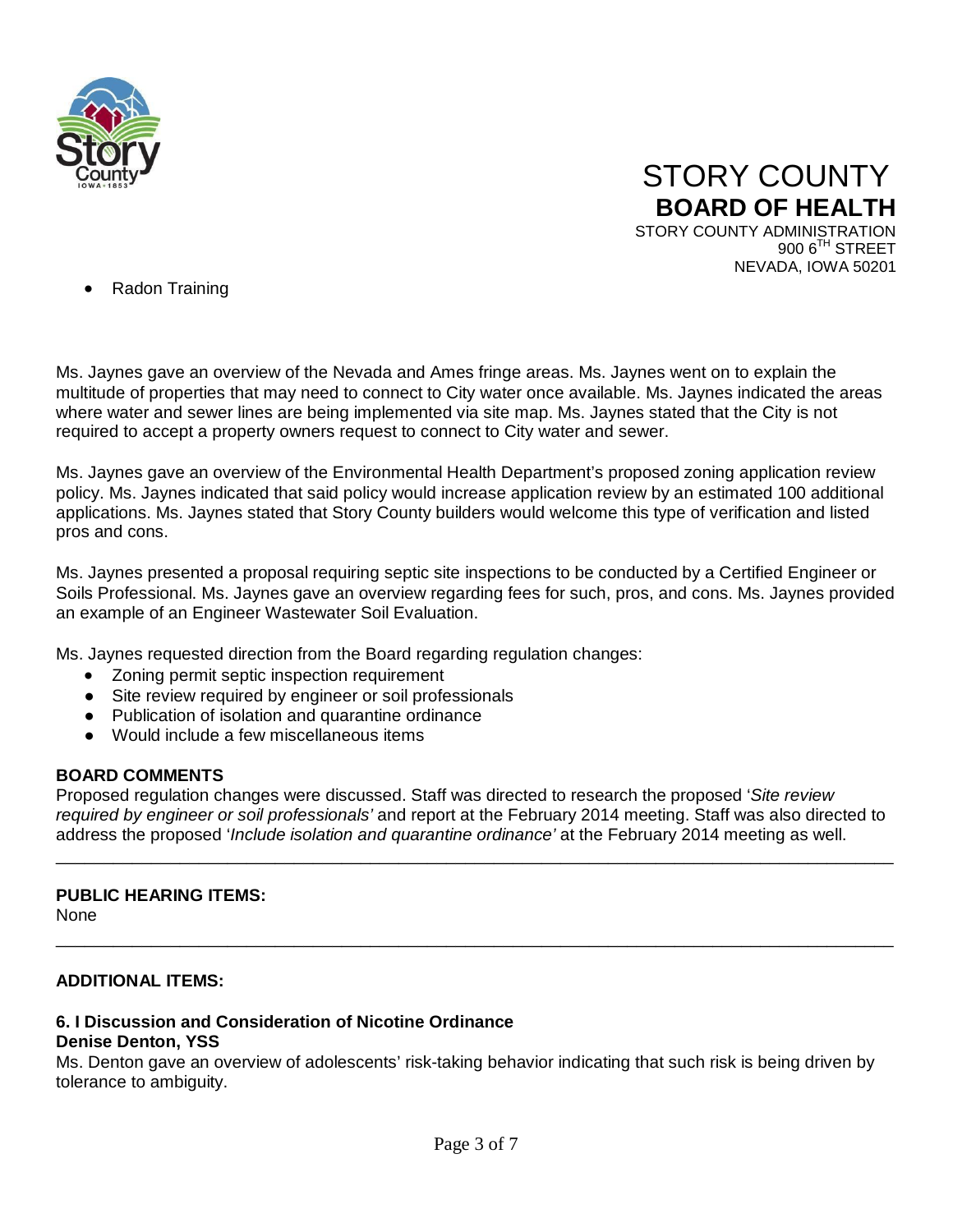

 STORY COUNTY **BOARD OF HEALTH** STORY COUNTY ADMINISTRATION  $9006$ <sup>TH</sup> STREET

NEVADA, IOWA 50201

## **Shelly Lumsden, YSS**

Shelly gave an overview of the proposed nicotine ordinance. Shelly also gave examples of stores selling such products.

Mr. Paul Toot stated that the Board of Health would recommend to the Board of Supervisors regarding the proposed ordinance.

## **MOTION: Move to recommend to the Board of Supervisors approval of Nicotine ordinance as proposed. (MCU)**

**MOTION:** Paschen **SECOND:** Speck

#### **ADDITIONAL ITEMS:**

**6. II Discussion and Consideration of Amending the Environmental Health Septic Site Review Process** Item discussed during the Environmental Health Departmental report.

\_\_\_\_\_\_\_\_\_\_\_\_\_\_\_\_\_\_\_\_\_\_\_\_\_\_\_\_\_\_\_\_\_\_\_\_\_\_\_\_\_\_\_\_\_\_\_\_\_\_\_\_\_\_\_\_\_\_\_\_\_\_\_\_\_\_\_\_\_\_\_\_\_\_\_\_\_\_\_\_\_\_\_\_\_\_\_\_

\_\_\_\_\_\_\_\_\_\_\_\_\_\_\_\_\_\_\_\_\_\_\_\_\_\_\_\_\_\_\_\_\_\_\_\_\_\_\_\_\_\_\_\_\_\_\_\_\_\_\_\_\_\_\_\_\_\_\_\_\_\_\_\_\_\_\_\_\_\_\_\_\_\_\_\_\_\_\_\_\_\_\_\_\_\_\_\_

#### **ADDITIONAL ITEMS:**

#### **6. III Discussion of scanning project.**

Ms. Jaynes gave an overview of the current scanning project and updated Board members of the progress as well as the amount of scanning yet to be completed. Ms. Jaynes stated that an estimated four to six months is needed to complete the project. Ms. Jaynes reviewed FY-14 budget concerns regarding project completion.

Mr. Toot stated that discussion and consideration of extending the scanning project would need to be placed on a Board of Supervisors agenda.

\_\_\_\_\_\_\_\_\_\_\_\_\_\_\_\_\_\_\_\_\_\_\_\_\_\_\_\_\_\_\_\_\_\_\_\_\_\_\_\_\_\_\_\_\_\_\_\_\_\_\_\_\_\_\_\_\_\_\_\_\_\_\_\_\_\_\_\_\_\_\_\_\_\_\_\_\_\_\_\_\_\_\_\_\_\_\_\_

#### **ADDITIONAL ITEMS:**

#### **6. IV Discussion and Consideration of Resolution #13-01 Adopting Certain Compensation Schedule and Job Descriptions**

Mr. Toot provided Board members with updated Environmental Health job descriptions. Mr. Toot clarified that the Environmental Health Specialist job grade level had been upgraded to level ten.

#### **MOTION: Move to adopt Resolution No. 13-01 Adopting Certain Compensation Schedule and Job Descriptions. (MCU)**

**MOTION:** Paschen **SECOND:** Speck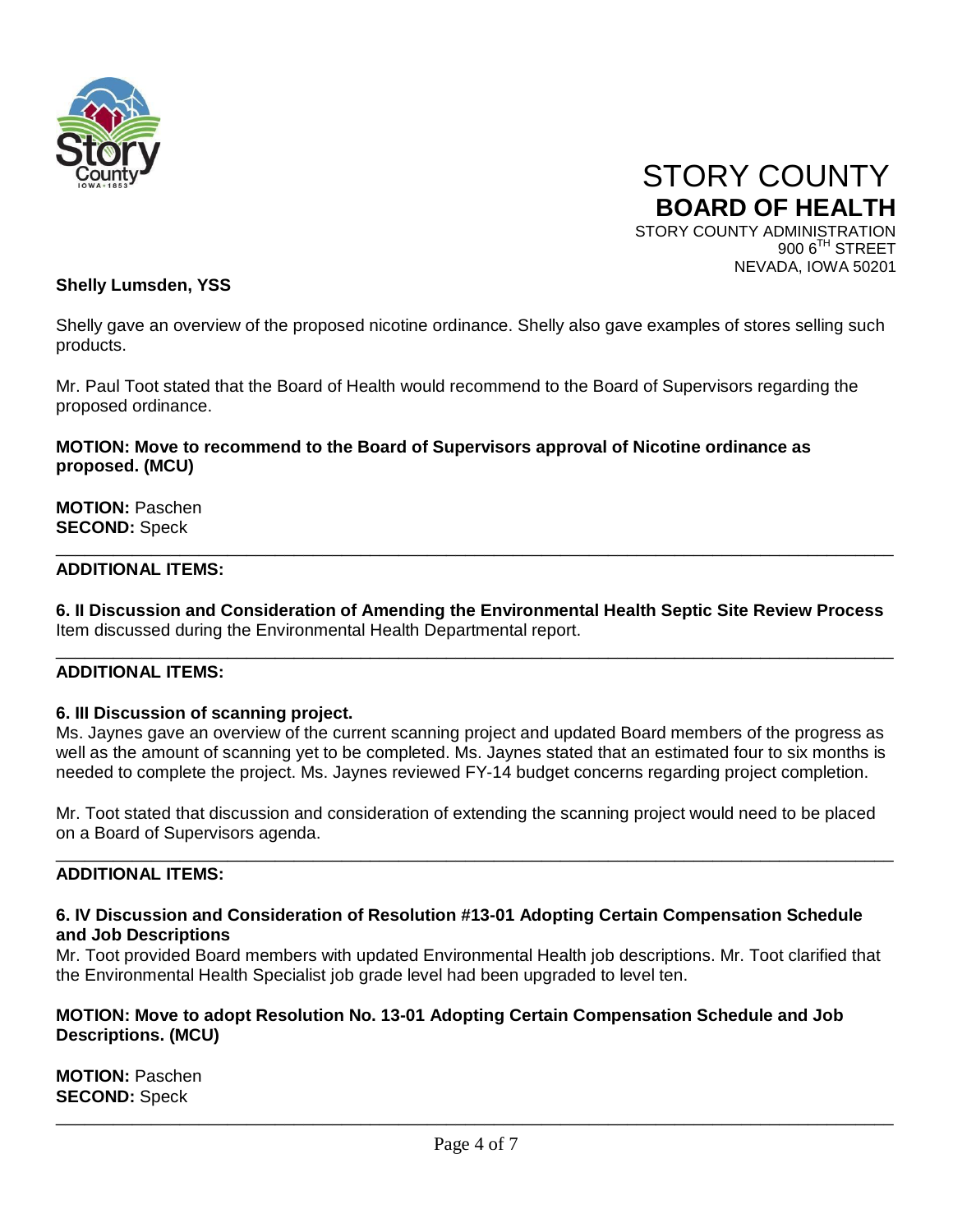



# **ADDITIONAL ITEMS:**

# **6. V Discussion and Consideration of Resolution #13-02 Adopting Story County, Iowa's Employee Handbook.**

Mr. Toot gave a short summary of the employee handbook.

# **MOTION: Move to adopt Resolution 13-02 Adopting Story County, Iowa's Employee Handbook. (MCU)**

\_\_\_\_\_\_\_\_\_\_\_\_\_\_\_\_\_\_\_\_\_\_\_\_\_\_\_\_\_\_\_\_\_\_\_\_\_\_\_\_\_\_\_\_\_\_\_\_\_\_\_\_\_\_\_\_\_\_\_\_\_\_\_\_\_\_\_\_\_\_\_\_\_\_\_\_\_\_\_\_\_\_\_\_\_\_\_\_

**MOTION:** Speck **SECOND:** Paschen

#### **ADDITIONAL ITEMS:**

#### **6. VI Discussion of FY15 Budget Margaret Jaynes**

Ms. Jaynes gave an overview of the proposed FY15 budget highlighting all editions. Mr. Toot stated that salaries were included in the proposed budget as a placeholder for possible changes.

Ms. Cathy Bazylinski gave an overview of her Environmental Health Specialist qualifications and experience. Ms. Bazylinski also stated her reasoning for the requested salary increase.

# **MOTION: Move to adopt the FY15 Environmental Health Department Budget as presented. (MCU)**

**MOTION:** Paschen **SECOND:** Speck

Mr. Matt Cory asked that a Board of Health member attend the Environmental Health budget meeting.

\_\_\_\_\_\_\_\_\_\_\_\_\_\_\_\_\_\_\_\_\_\_\_\_\_\_\_\_\_\_\_\_\_\_\_\_\_\_\_\_\_\_\_\_\_\_\_\_\_\_\_\_\_\_\_\_\_\_\_\_\_\_\_\_\_\_\_\_\_\_\_\_\_\_\_\_\_\_\_\_\_\_\_\_\_\_\_\_

\_\_\_\_\_\_\_\_\_\_\_\_\_\_\_\_\_\_\_\_\_\_\_\_\_\_\_\_\_\_\_\_\_\_\_\_\_\_\_\_\_\_\_\_\_\_\_\_\_\_\_\_\_\_\_\_\_\_\_\_\_\_\_\_\_\_\_\_\_\_\_\_\_\_\_\_\_\_\_\_\_\_\_\_\_\_\_\_

\_\_\_\_\_\_\_\_\_\_\_\_\_\_\_\_\_\_\_\_\_\_\_\_\_\_\_\_\_\_\_\_\_\_\_\_\_\_\_\_\_\_\_\_\_\_\_\_\_\_\_\_\_\_\_\_\_\_\_\_\_\_\_\_\_\_\_\_\_\_\_\_\_\_\_\_\_\_\_\_\_\_\_\_\_\_\_\_

**STAFF COMMENTS: None** 

**BOARD COMMENTS:** None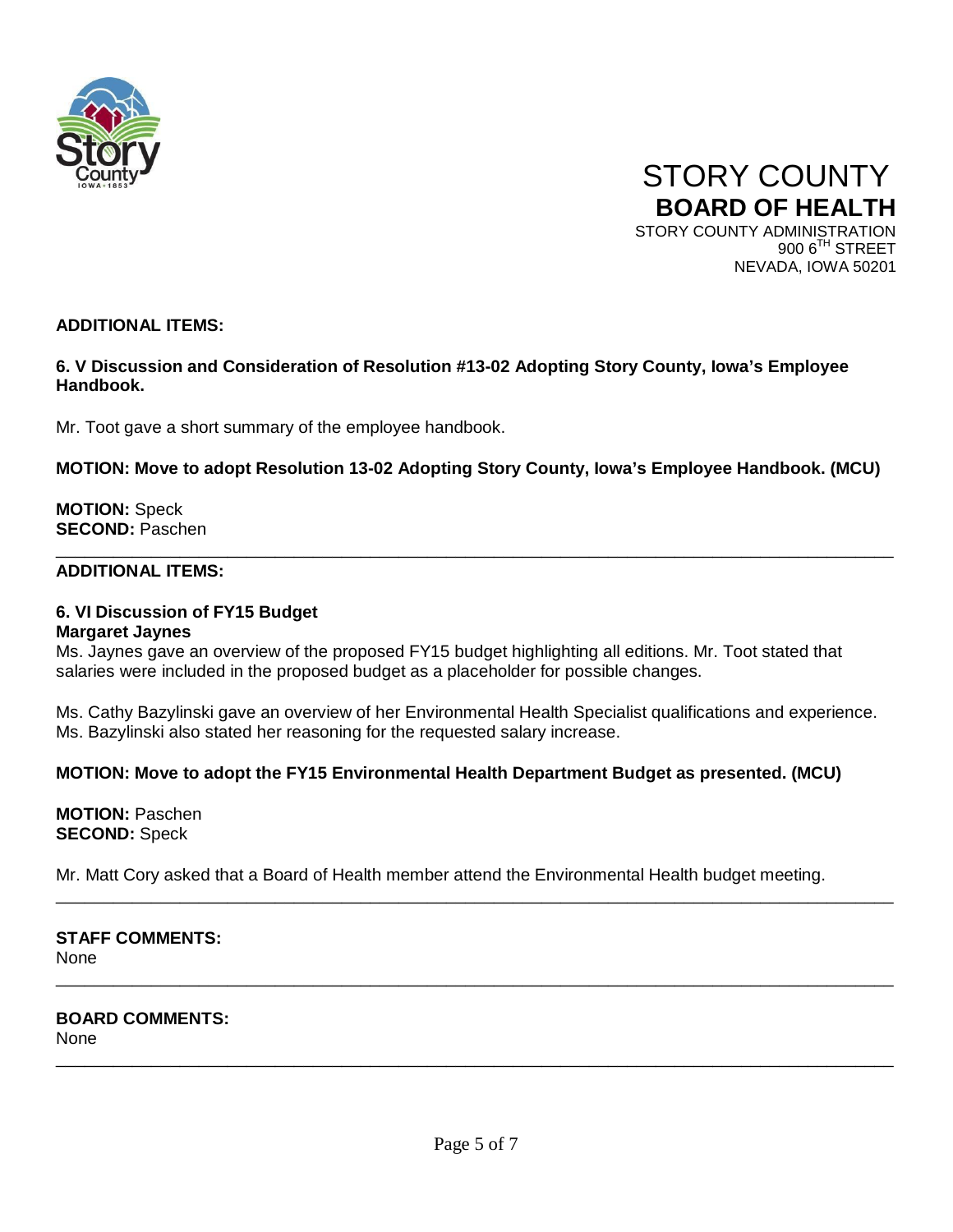



NEVADA, IOWA 50201

# **CLOSED SESSION:**

Closed session pursuant to Ia. Code section 21.5(i). To evaluate the professional competency of an individual whose performance is being considered when necessary to prevent needless and irreparable injury to the individual's reputation and that individual requests a closed session

# **Motion: Move to move into closed session as presented. (MCU)**

**Motion:** Paschen **Second:** Speck

**Motion: Move to support a 3% wage increase for the Environmental Health Director position.** 

**Motion:** Paschen **Second:** Speck

Mr. Toot stated that the wage increase may be issued as a one-time bonus or it could be added to the Director's base salary and an amendment to the motion may be needed to reflect the intentions of the Board.

\_\_\_\_\_\_\_\_\_\_\_\_\_\_\_\_\_\_\_\_\_\_\_\_\_\_\_\_\_\_\_\_\_\_\_\_\_\_\_\_\_\_\_\_\_\_\_\_\_\_\_\_\_\_\_\_\_\_\_\_\_\_\_\_\_\_\_\_\_\_\_\_\_\_\_\_\_\_\_\_\_\_\_\_\_\_\_\_

# **Amended Motion: Move to support a 3% base salary increase to the EH Director. (MCU)**

**Motion:** Paschen **Second:** Speck

**ADJOURNMENT:** 3:55 p.m.